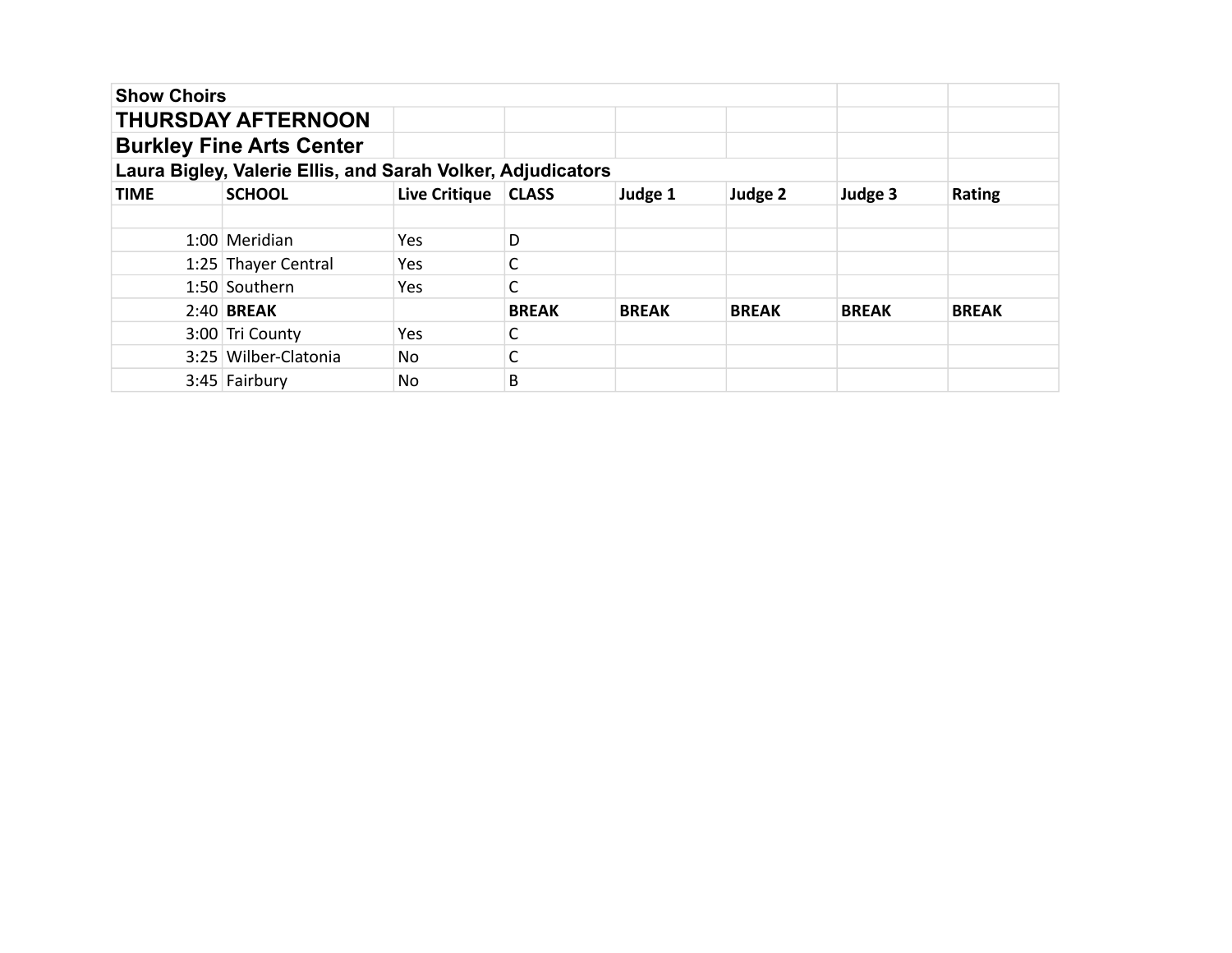| <b>Jazz Bands</b>                                          |                           |                      |              |         |         |         |               |
|------------------------------------------------------------|---------------------------|----------------------|--------------|---------|---------|---------|---------------|
|                                                            | <b>THURSDAY AFTERNOON</b> |                      |              |         |         |         |               |
| <b>Burkley Fine Arts Center</b>                            |                           |                      |              |         |         |         |               |
| Michele Gerdes-Olson, Arch Hill, Janet Howles Adjudicators |                           |                      |              |         |         |         |               |
| <b>TIME</b>                                                | <b>SCHOOL</b>             | <b>Live Critique</b> | <b>CLASS</b> | Judge 1 | Judge 2 | Judge 3 | <b>Rating</b> |
|                                                            |                           |                      |              |         |         |         |               |
|                                                            | 4:25 Tri County           | Yes.                 |              |         |         |         |               |
|                                                            | 4:50 Wilber               | Yes                  |              |         |         |         |               |
|                                                            | 5:15 Fairbury             | No.                  | B            |         |         |         |               |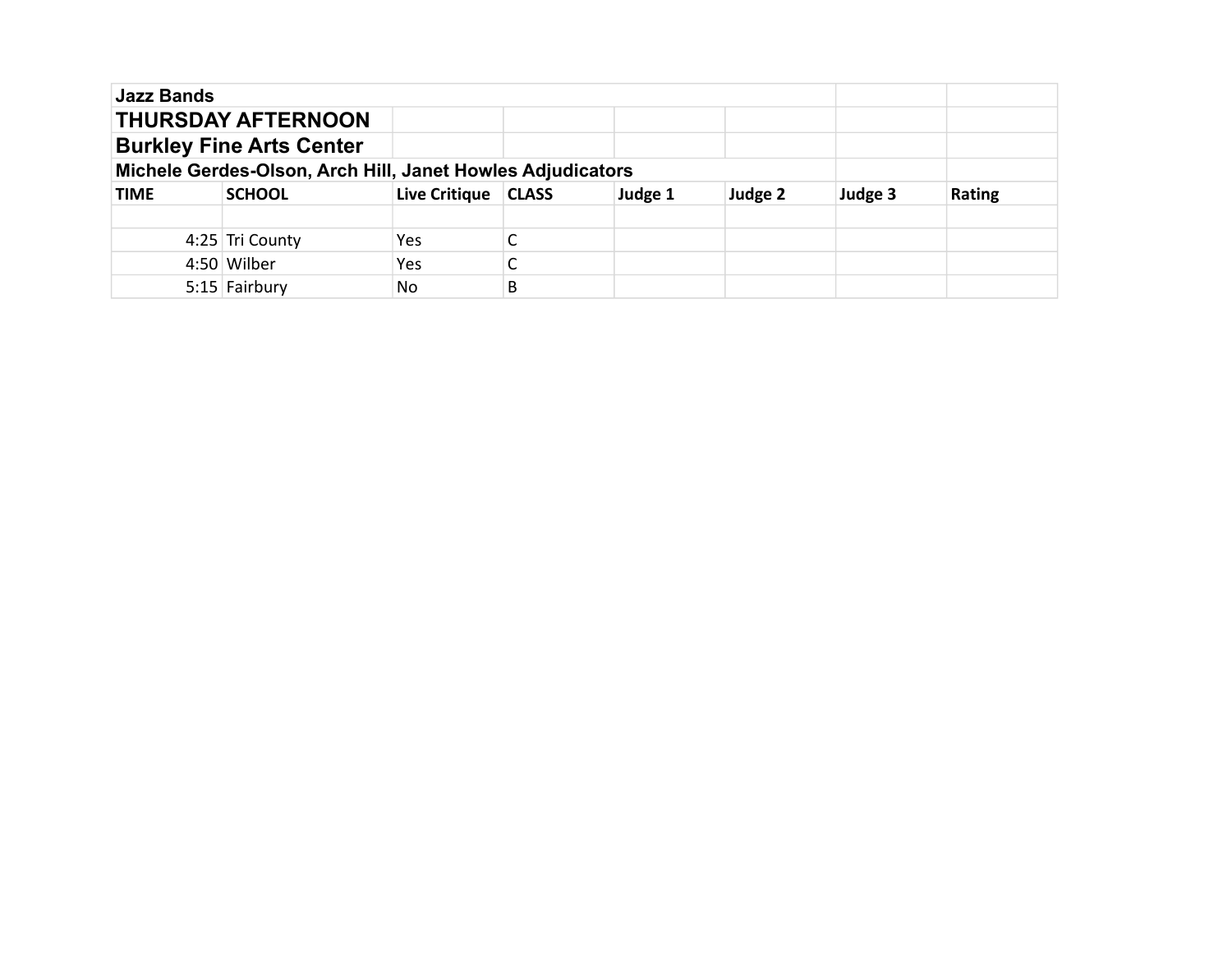| <b>Concert Bands</b>  |                                                             |                       |              |              |              |              |              |
|-----------------------|-------------------------------------------------------------|-----------------------|--------------|--------------|--------------|--------------|--------------|
| <b>FRIDAY MORNING</b> |                                                             |                       |              |              |              |              |              |
|                       | <b>Burkley Fine Arts Center</b>                             |                       |              |              |              |              |              |
|                       | Michele Gerdes-Olson, Arch Hill, Janet Howles, Adjudicators |                       |              |              |              |              |              |
| <b>TIME</b>           | <b>SCHOOL</b>                                               | Live Critique   CLASS |              | Judge 1      | Judge 2      | Judge 3      | Rating       |
|                       |                                                             |                       |              |              |              |              |              |
|                       | 8:00 Fairbury                                               | No                    | В            |              |              |              |              |
|                       | 8:22 Meridian                                               | Yes.                  | D            |              |              |              |              |
|                       | 8:49 Diller Odell                                           | No                    | D            |              |              |              |              |
|                       | 9:11 Southern                                               | Yes                   | С            |              |              |              |              |
|                       | 9:38 Tri County                                             | Yes.                  | C            |              |              |              |              |
|                       | 10:05 BREAK                                                 | <b>BREAK</b>          | <b>BREAK</b> | <b>BREAK</b> | <b>BREAK</b> | <b>BREAK</b> | <b>BREAK</b> |
|                       | 10:30 Wilber-Clatonia                                       | Yes.                  | С            |              |              |              |              |
|                       | 10:57 Superior                                              | Yes                   | С            |              |              |              |              |
|                       | 11:24 Bruning-Davenport                                     | Yes                   | D            |              |              |              |              |
|                       | 11:51 Thayer Central                                        | Yes                   | С            |              |              |              |              |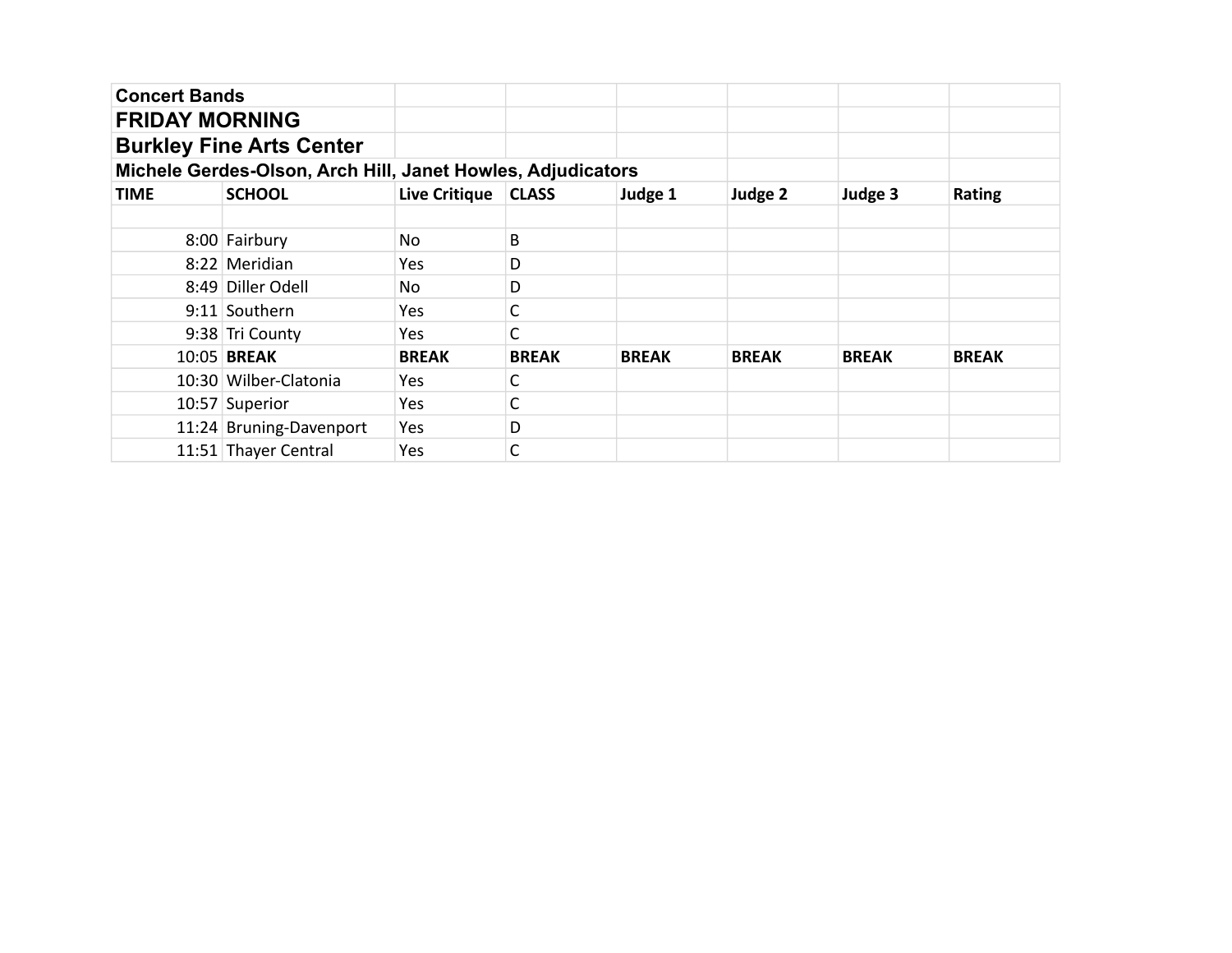|             | <b>LARGE VOCAL ENSEMBLES</b>                                   |                       |              |              |              |              |              |
|-------------|----------------------------------------------------------------|-----------------------|--------------|--------------|--------------|--------------|--------------|
|             | <b>FRIDAY AFTERNOON</b>                                        |                       |              |              |              |              |              |
|             | <b>Burkley Fine Arts Center</b>                                |                       |              |              |              |              |              |
|             | Laura Bigley, Annette Mitchell, and Sarah Volker, Adjudicators |                       |              |              |              |              |              |
| <b>TIME</b> | <b>SCHOOL</b>                                                  | Live Critique   CLASS |              | Judge 1      | Judge 2      | Judge 3      | Rating       |
|             |                                                                |                       |              |              |              |              |              |
|             | 1:00 Wilber-Clatonia                                           | No                    | С            |              |              |              |              |
|             | 1:15 Southern Mixed Chorus                                     | <b>Yes</b>            |              |              |              |              |              |
|             | 1:35 Superior                                                  | Yes                   |              |              |              |              |              |
|             | 1:55 Thayer Central Mixed Chorus                               | Yes                   |              |              |              |              |              |
|             | $2:15$ BREAK                                                   | <b>BREAK</b>          | <b>BREAK</b> | <b>BREAK</b> | <b>BREAK</b> | <b>BREAK</b> | <b>BREAK</b> |
|             | 2:30 Meridian                                                  | Yes                   | D            |              |              |              |              |
|             | 2:50 Fairbury                                                  | No                    | B            |              |              |              |              |
|             | 3:05 Tri County                                                | Yes                   | С            |              |              |              |              |
|             | 3:25 Southern Chamber Choir                                    | Yes                   |              |              |              |              |              |
|             | 3:45 Thayer Central Treble Chorus                              | <b>Yes</b>            |              |              |              |              |              |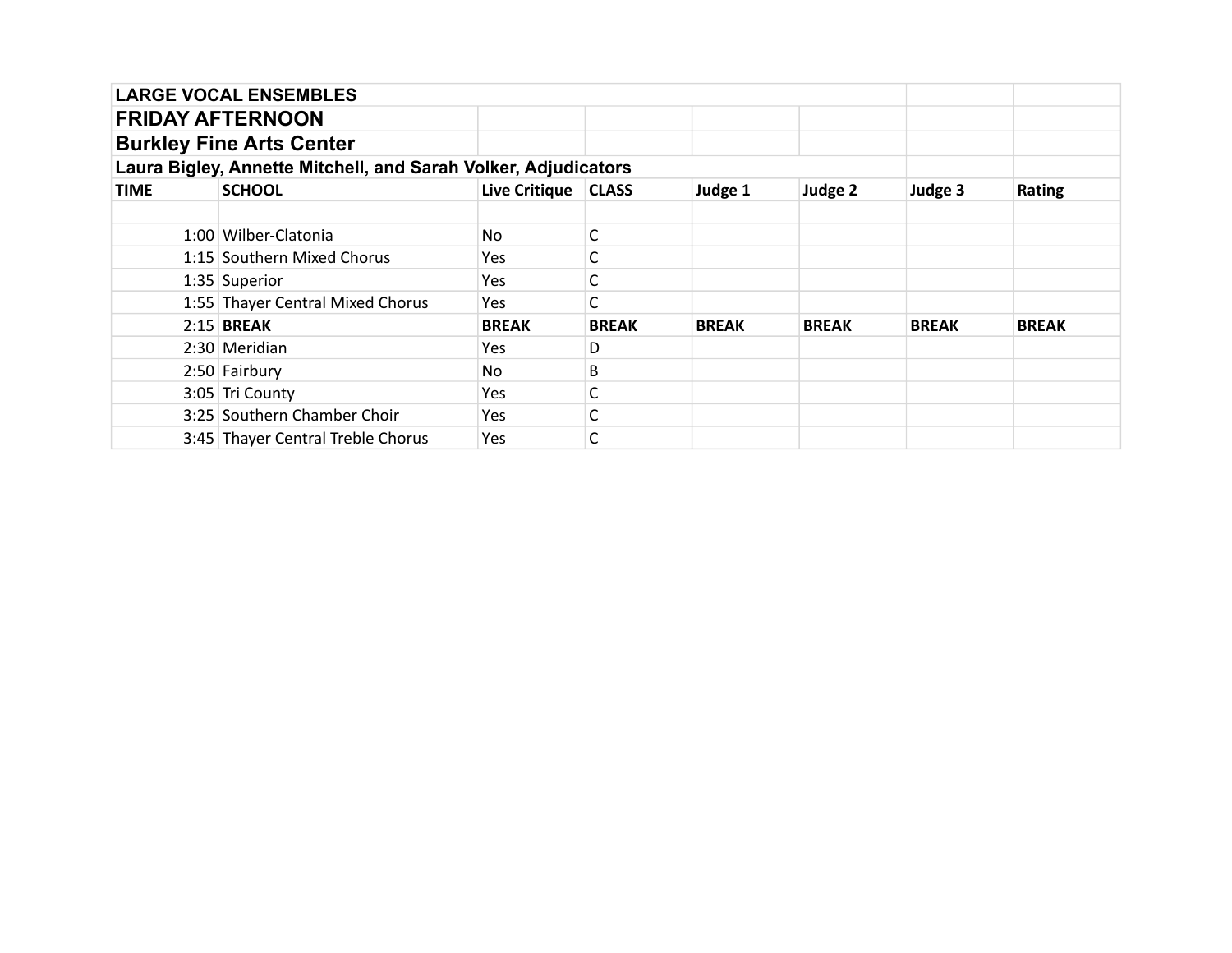|                      | <b>Solos &amp; Vocal Ensembles</b>           |                             |                        |               |
|----------------------|----------------------------------------------|-----------------------------|------------------------|---------------|
| <b>Vocal Room #1</b> |                                              |                             |                        |               |
|                      | Laura Bigley, Adjudicator                    |                             |                        |               |
| <b>TIME</b>          | <b>NAME</b>                                  | <b>EVENT</b>                | <b>SCHOOL</b>          | <b>Rating</b> |
|                      |                                              |                             |                        |               |
|                      | 9:00 Littrell & Primus                       | <b>Vocal Duet</b>           | Superior               |               |
|                      | 9:06 Fullerton-Bilbrey & Kirchoff Vocal Duet |                             | Superior               |               |
|                      | 9:12 Tyleiah Gooding                         | Soprano/Alto Voice          | Meridian               |               |
|                      | 9:18 Brynn Holtmeier                         | Soprano/Alto Voice          | Meridian               |               |
|                      | 9:24 Zain Chlupacek                          | Soprano/Alto Voice          | <b>Wilber Clatonia</b> |               |
|                      | 9:30 Corado & Escobar                        | <b>Vocal Duet</b>           | Wilber Clatonia        |               |
|                      | 9:36 Channer Koeppe                          | Soprano/Alto Voice          | <b>Wilber Clatonia</b> |               |
|                      | 9:42 Tenor/Bass Ensemble                     | <b>Small Vocal Ensemble</b> | <b>Wilber Clatonia</b> |               |
|                      | 9:48 BREAK                                   | <b>BREAK</b>                | <b>BREAK</b>           |               |
|                      | 9:54 BREAK                                   | <b>BREAK</b>                | <b>BREAK</b>           |               |
|                      | 10:00 Austin Forney                          | Tenor/Bass Voice            | Southern               |               |
|                      | 10:06 Kale Maguire                           | Tenor/Bass Voice            | Southern               |               |
|                      | 10:12 Garrett Rutherford                     | Tenor/Bass Voice            | Southern               |               |
|                      | 10:18 Vinsonhaler & Woltalewicz              | <b>Vocal Duet</b>           | Meridian               |               |
|                      | 10:24 Samantha Bedlan                        | Soprano/Alto Voice          | Fairbury               |               |
|                      | 10:30 Xavier Jones                           | Tenor/Bass Voice            | Diller Odell           |               |
|                      | 10:36 Dike & Ziegler                         | <b>Vocal Duet</b>           | Tri County             |               |
|                      | 10:42 Payton Smidt                           | Soprano/Alto Voice          | Tri County             |               |
|                      | 10:48 Jamie Bartels                          | Soprano/Alto Voice          | Tri County             |               |
|                      | 10:54 Cervantes & Hull                       | <b>Vocal Duet</b>           | Fairbury               |               |
|                      | 11:00 Perez & Stone                          | <b>Vocal Duet</b>           | Fairbury               |               |
|                      | 11:06 Fischer Ensz                           | Tenor/Bass Voice            | Tri County             |               |
|                      | 11:12 Veronica Reynolds                      | Soprano/Alto Voice          | <b>Tri County</b>      |               |
|                      | 11:18 Ema Ziegler                            | Soprano/Alto Voice          | <b>Tri County</b>      |               |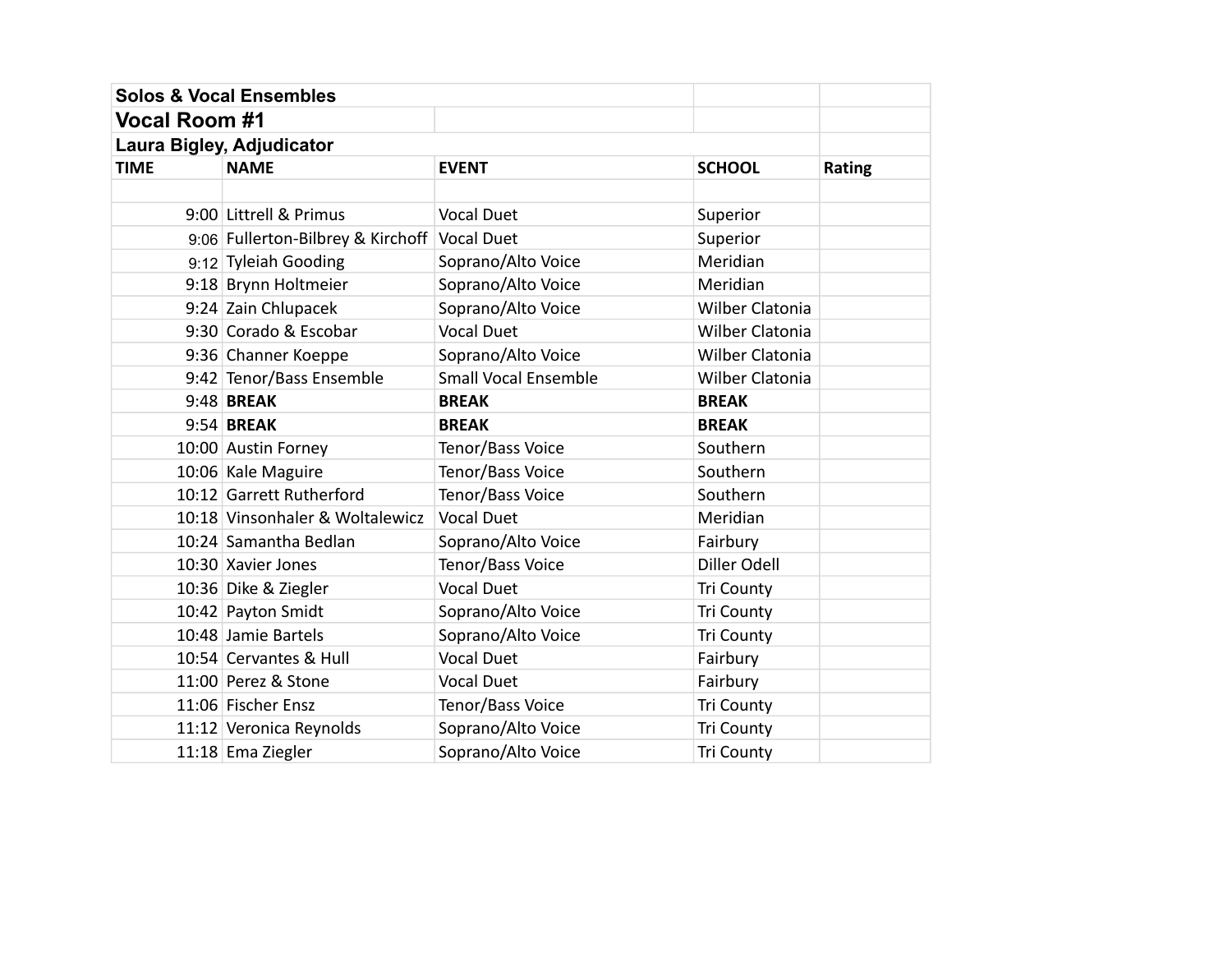|                      | <b>Solos &amp; Vocal Ensembles</b>   |                    |                        |               |
|----------------------|--------------------------------------|--------------------|------------------------|---------------|
| <b>Vocal Room #2</b> |                                      |                    |                        |               |
|                      | <b>Annette Mitchell, Adjudicator</b> |                    |                        |               |
| <b>TIME</b>          | <b>NAME</b>                          | <b>EVENT</b>       | <b>SCHOOL</b>          | <b>Rating</b> |
|                      |                                      |                    |                        |               |
|                      | 9:00 Marie Slama                     | Soprano/Alto Voice | <b>Wilber Clatonia</b> |               |
|                      | 9:06 Rayanne Bedlan                  | Soprano/Alto Voice | Fairbury               |               |
|                      | $9:12$ Perez & Durham                | <b>Vocal Duet</b>  | Fairbury               |               |
|                      | 9:18 Lillian Korbel                  | Soprano/Alto Voice | <b>Wilber Clatonia</b> |               |
|                      | 9:24 Trenae Meyer                    | Soprano/Alto Voice | Tri County             |               |
|                      | 9:30 Gracin Hahn                     | Tenor/Bass Voice   | <b>Tri County</b>      |               |
|                      | 9:36 Maddux Johnson                  | Soprano/Alto Voice | <b>Tri County</b>      |               |
|                      | 9:42 Dereck Kirchoff                 | Tenor/Bass Voice   | Superior               |               |
|                      | 9:48 Neah McMeen                     | Soprano/Alto Voice | Superior               |               |
|                      | 9:54 Grabast & Hanson                | <b>Vocal Duet</b>  | Superior               |               |
|                      | 10:00 Madison Hammer                 | Soprano/Alto Voice | <b>Thayer Central</b>  |               |
|                      | 10:06 Dake & Mitchell                | <b>Vocal Duet</b>  | <b>Thayer Central</b>  |               |
|                      | 10:12 Halsey Heitmann                | Soprano/Alto Voice | <b>Thayer Central</b>  |               |
|                      | 10:18 Landon Johnson                 | Tenor/Bass Voice   | Shickley               |               |
|                      | 10:24 Madeline Kamler                | Soprano/Alto Voice | Shickley               |               |
|                      | 10:30 BREAK                          | <b>BREAK</b>       | <b>BREAK</b>           |               |
|                      | 10:36 BREAK                          | <b>BREAK</b>       | <b>BREAK</b>           |               |
|                      | 10:42 Johnson & Kamler               | <b>Vocal Duet</b>  | Shickley               |               |
|                      | 10:48 Elizabeth Poisel               | Soprano/Alto Voice | <b>Thayer Central</b>  |               |
|                      | 10:54 Ava Weidel                     | Soprano/Alto Voice | <b>Thayer Central</b>  |               |
|                      | 11:00 Nicole Lautenschlager          | Soprano/Alto Voice | Southern               |               |
|                      | 11:06 Brooklyn Mitchell              | Soprano/Alto Voice | Southern               |               |
|                      | 11:12 Emma Spencer                   | Soprano/Alto Voice | Southern               |               |
|                      | 11:18 Adaline Linscott               | Piano Solo         | Fairbury               |               |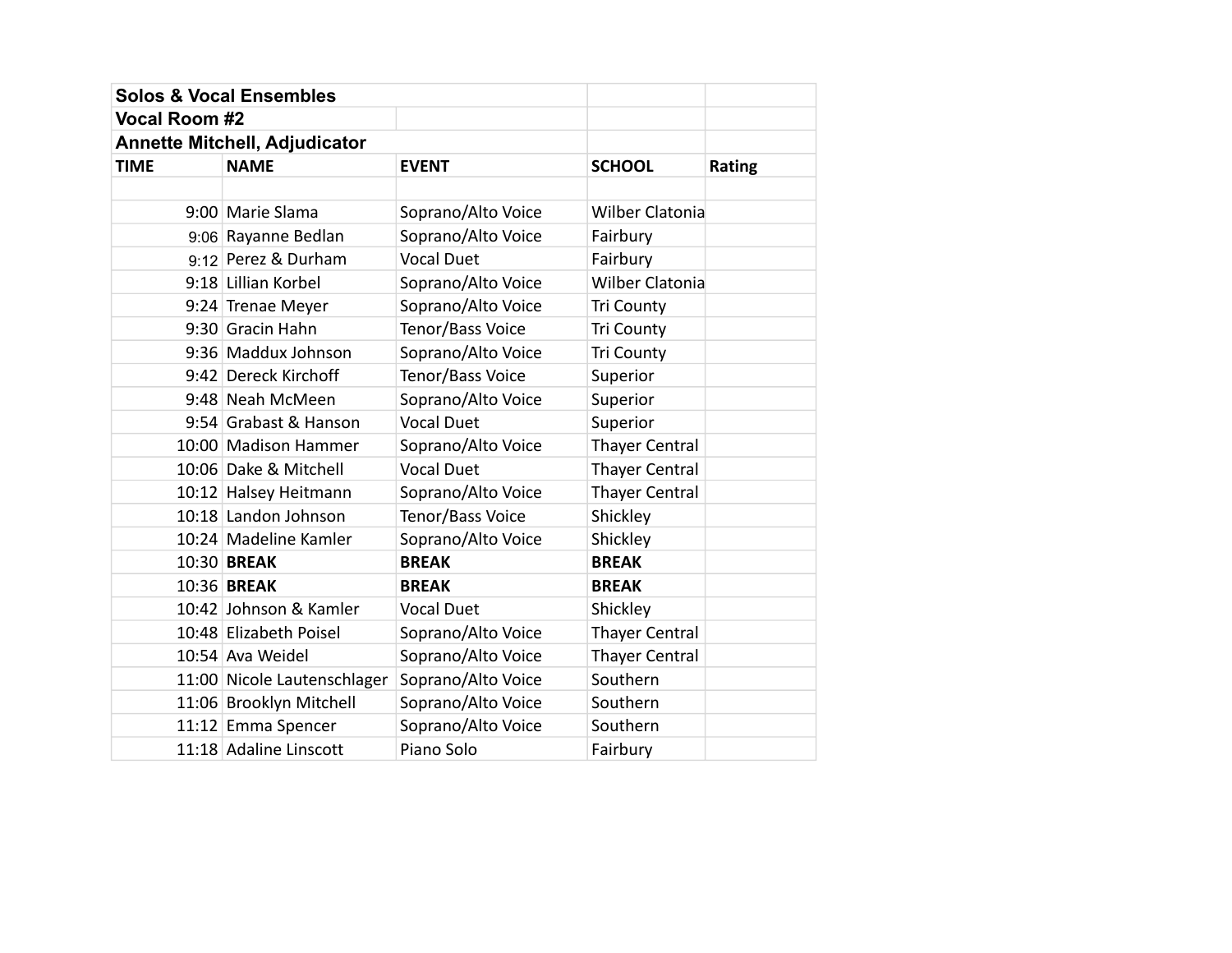|                       | <b>Solos &amp; Vocal Ensembles</b>  |                             |                        |        |
|-----------------------|-------------------------------------|-----------------------------|------------------------|--------|
| <b>FRIDAY MORNING</b> |                                     |                             |                        |        |
| <b>Media Center</b>   |                                     |                             |                        |        |
|                       | Sarah Volker, Adjudicator           |                             |                        |        |
| <b>TIME</b>           | <b>NAME</b>                         | <b>EVENT</b>                | <b>SCHOOL</b>          | Rating |
| 9:00                  | Hatcher, Mitchell, Poisel, Sudebeck | <b>Vocal Quartet</b>        | <b>Thayer Central</b>  |        |
| 9:06                  | Hammer & Howe                       | <b>Vocal Duet</b>           | <b>Thayer Central</b>  |        |
| 9:12                  | Hayden Taylor                       | Tenor/Bass Voice            | <b>Thayer Central</b>  |        |
| 9:18                  | MacKenzie Cast                      | Soprano/Alto Voice          | <b>Thayer Central</b>  |        |
| 9:24                  | Shickley High School Choir          | <b>Small Vocal Ensemble</b> | Shickley               |        |
| 9:30                  | <b>Treble Ensemble</b>              | <b>Small Vocal Ensemble</b> | Fairbury               |        |
| 9:36                  | Gooding, Koller, Paul               | <b>Vocal Trio</b>           | Meridian               |        |
| 9:42                  | <b>BREAK</b>                        | <b>BREAK</b>                | <b>BREAK</b>           |        |
| 9:48                  | <b>BREAK</b>                        | <b>BREAK</b>                | <b>BREAK</b>           |        |
| 9:54                  | Soprano/Alto Ensemble               | <b>Small Vocal Ensemble</b> | <b>Wilber Clatonia</b> |        |
| 10:00                 | Bedlan & Bedlan                     | <b>Vocal Duet</b>           | Fairbury               |        |
| 10:06                 | Emily Woosley                       | Soprano/Alto Voice          | Fairbury               |        |
| 10:12                 | <b>Arielle Perez</b>                | Soprano/Alto Voice          | Fairbury               |        |
| 10:18                 | Brenna Reichert                     | Soprano/Alto Voice          | <b>Wilber Clatonia</b> |        |
| 10:24                 | MaKenna Korbel                      | Soprano/Alto Voice          | <b>Wilber Clatonia</b> |        |
| 10:30                 | Marlee Lloyd                        | Soprano/Alto Voice          | <b>Wilber Clatonia</b> |        |
| 10:36                 | Gooding & Paul                      | <b>Vocal Duet</b>           | Meridian               |        |
| 10:42                 | Emilee Aldrich                      | Soprano/Alto Voice          | Meridian               |        |
| 10:48                 | Finja Koller                        | Soprano/Alto Voice          | Meridian               |        |
| 10:54                 | Yeymi Corado                        | Soprano/Alto Voice          | Wilber Clatonia        |        |
| 11:00                 | Samantha Escobar                    | Soprano/Alto Voice          | Wilber Clatonia        |        |
| 11:06                 | Evelyn Woltalewicz                  | Soprano/Alto Voice          | Meridian               |        |
| 11:12                 | Kailyn Paul                         | Soprano/Alto Voice          | Meridian               |        |
| 11:18                 | Amber Vinsonhaler                   | Soprano/Alto Voice          | Meridian               |        |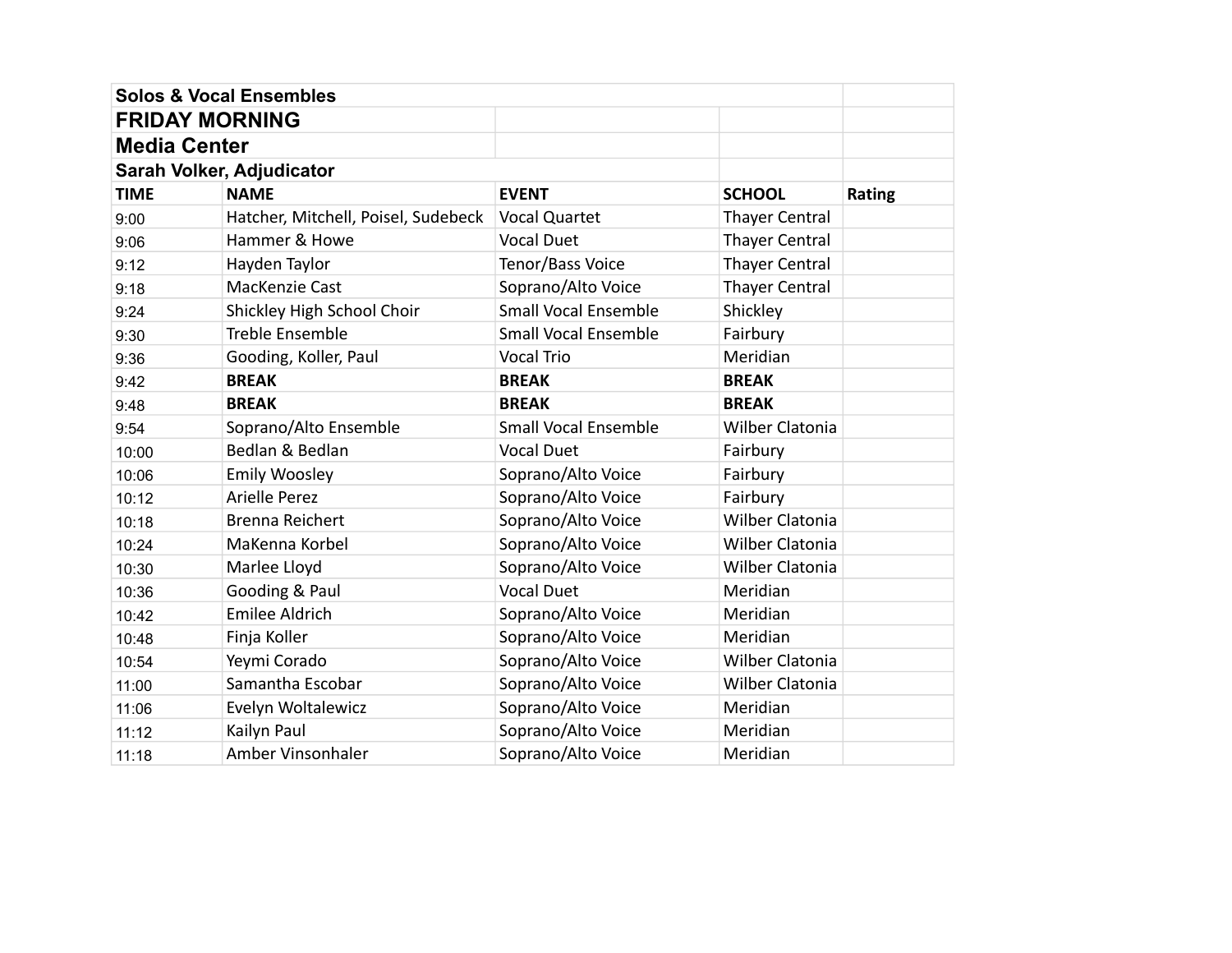|             | <b>Woodwind Solos, Ensembles</b> |                         |                          |        |
|-------------|----------------------------------|-------------------------|--------------------------|--------|
|             | <b>FRIDAY AFTERNOON</b>          |                         |                          |        |
|             | <b>Performance Room 1</b>        |                         |                          |        |
|             | <b>Janet Howles, Adjudicator</b> |                         |                          |        |
| <b>TIME</b> | <b>NAME</b>                      | <b>Event</b>            | <b>SCHOOL</b>            | Rating |
|             |                                  |                         |                          |        |
|             |                                  |                         |                          |        |
| 1:36        | Joely Weers                      | Alto Saxophone Solo     | Diller Odell             |        |
| 1:42        | Amber Vinsonhaler                | <b>Clarinet Solo</b>    | Meridian                 |        |
| 1:48        | Adaline Linscott                 | <b>Clarinet Solo</b>    | Fairbury                 |        |
| 1:54        | Drake Richtarik                  | Alto Saxophone Solo     | Fairbury                 |        |
| 2:00        | Shelby March                     | Alto Saxophone Solo     | Southern                 |        |
| 2:06        | Natalie Trauernicht              | Alto Saxophone Solo     | Southern                 |        |
| 2:12        | <b>BREAK</b>                     | <b>BREAK</b>            | <b>BREAK</b>             |        |
| 2:18        | <b>BREAK</b>                     | <b>BREAK</b>            | <b>BREAK</b>             |        |
| 2:24        | Katelynn Houser                  | <b>Clarinet Solo</b>    | <b>Bruning Davenport</b> |        |
| 2:30        | Howe, Lake, & Mumm               | Saxophone Trio          | <b>Thayer Central</b>    |        |
| 2:36        | MacKenzie Cast                   | Baritone Saxophone Solo | Thayer Central           |        |
| 2:42        | Broers, Johnson, Pulliam         | <b>Clarinet Trio</b>    | <b>Thayer Central</b>    |        |
| 2:48        | <b>BREAK</b>                     | <b>BREAK</b>            | <b>BREAK</b>             |        |
| 2:54        | <b>BREAK</b>                     | <b>BREAK</b>            | <b>BREAK</b>             |        |
| 3:00        | Hailey Blecha                    | Alto Saxophone Solo     | Superior                 |        |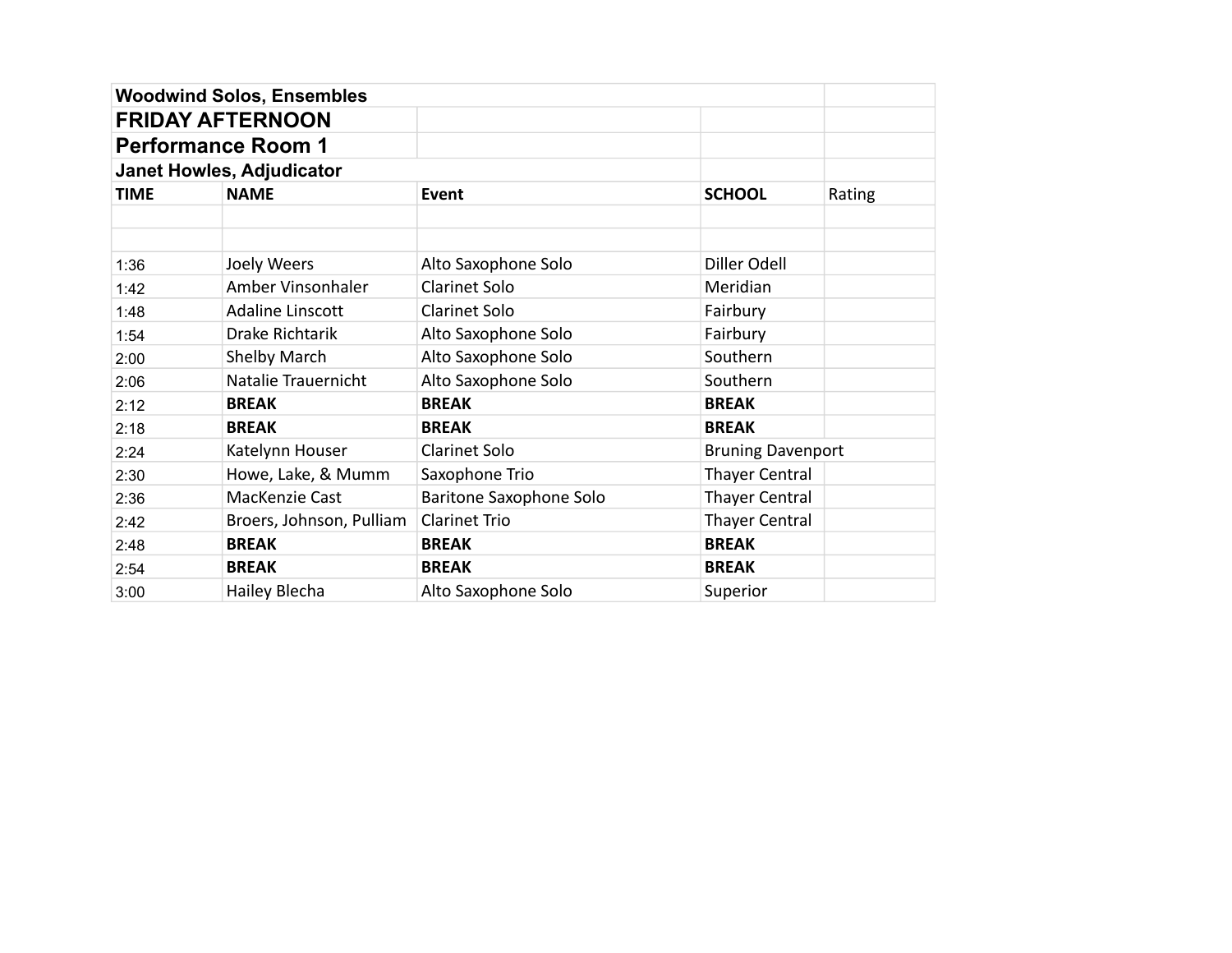|                     | <b>Low Brass/Percussion Solos &amp; Ensembles</b> |                                    |                          |        |
|---------------------|---------------------------------------------------|------------------------------------|--------------------------|--------|
|                     | <b>FRIDAY AFTERNOON</b>                           |                                    |                          |        |
| <b>Media Center</b> |                                                   |                                    |                          |        |
|                     | Arch Hill-Adjudicator                             |                                    |                          |        |
| <b>TIME</b>         | <b>NAME</b>                                       | <b>EVENT</b>                       | <b>SCHOOL</b>            | Rating |
|                     |                                                   |                                    |                          |        |
| 1:30                | Shickley High School Band                         | <b>Small Instrumental Ensemble</b> | Shickley                 |        |
| 1:36                | Caleb Panning                                     | Tuba Solo                          | Wilber Clatonia          |        |
| 1:42                | <b>Addison Brase</b>                              | <b>Baritone Solo</b>               | <b>Bruning Davenport</b> |        |
| 1:48                | Braelynn Renz                                     | Snare Drum Solo                    | <b>Bruning Davenport</b> |        |
| 1:54                | <b>Brooke Boyce</b>                               | Snare Drum Solo                    | Tri County               |        |
| 2:00                | <b>BREAK</b>                                      | <b>BREAK</b>                       | <b>BREAK</b>             |        |
| 2:06                | Ethan Schaffer                                    | Tuba Solo                          | <b>Bruning Davenport</b> |        |
| 2:12                | Lillian Ausk                                      | <b>Baritone Solo</b>               | Fairbury                 |        |
| 2:18                | Barry, Barry, Gardner, Henderson, & Meyer         | Mixed Ensemble                     | Superior                 |        |
| 2:24                | Ashleigh Primus                                   | Trombone Solo                      | Superior                 |        |
| 2:30                | Boyce, Clark, Hirschler, Holsing                  | <b>Percussion Ensemble</b>         | Tri County               |        |
| 2:36                | Stephanie Zajicek                                 | Trombone Solo                      | Wilber Clatonia          |        |
| 2:42                | Kale Maguire                                      | Tuba Solo                          | Southern                 |        |
| 2:48                | Emma Henderson                                    | Baritone/Euphonium Solo            | Superior                 |        |